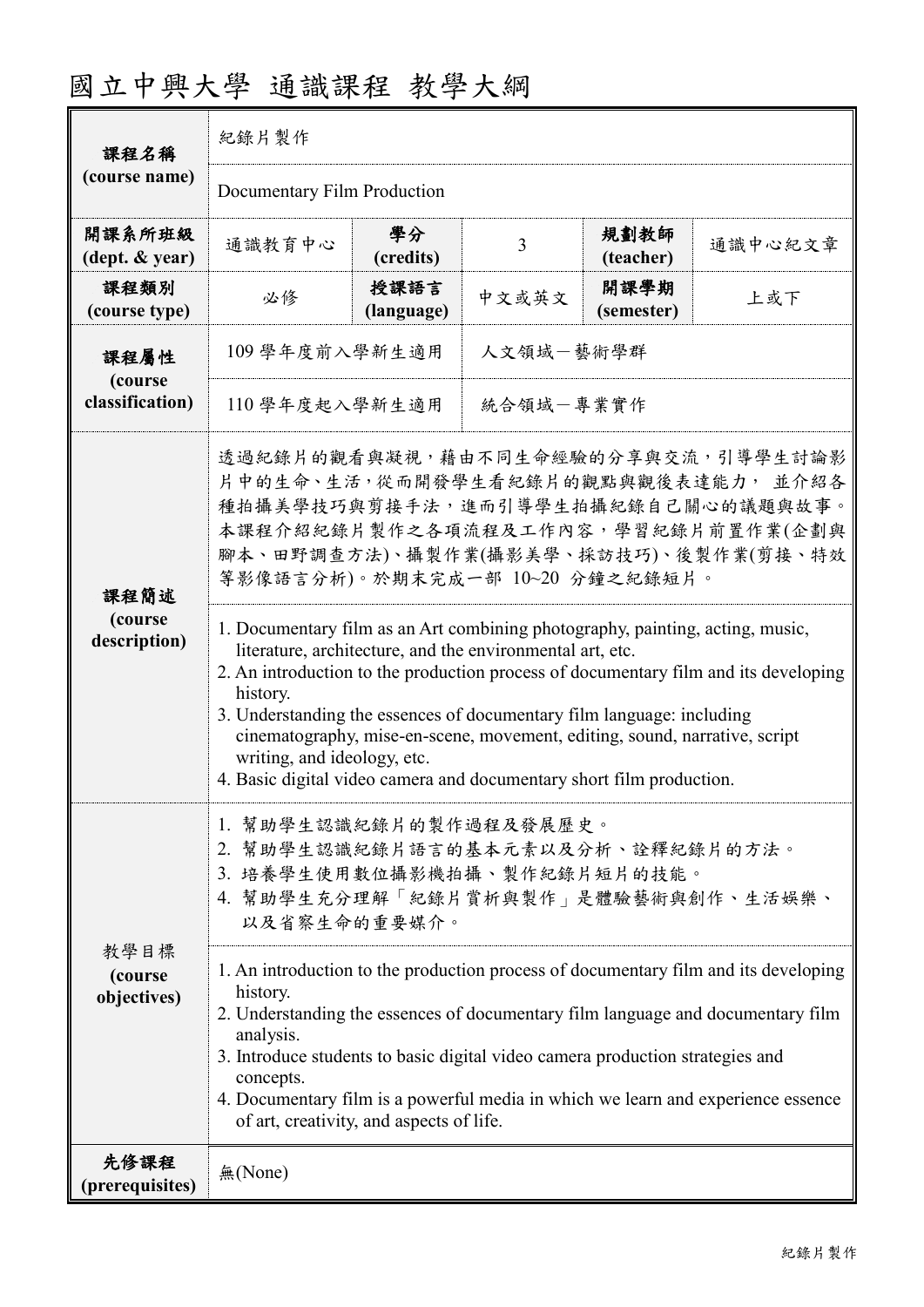|                         | 人文素養 25%                                          | 科學素養 0% |                                                       | 溝通能力 25%   創新能力 25% | 國際視野 0% | 社會關懷 25% |
|-------------------------|---------------------------------------------------|---------|-------------------------------------------------------|---------------------|---------|----------|
| 教學方法 (teaching methods) |                                                   |         | 學習評量方式 (evaluation)                                   |                     |         |          |
| 講授<br>討論/報告<br>實驗/參訪    |                                                   |         | 出席與課堂參與討論:30%<br>期中分組企畫書報告:30%<br>期末分組短片作品完成與公開呈現:40% |                     |         |          |
|                         |                                                   |         |                                                       |                     |         |          |
| $\mathbf{1}$            | 課程介紹與作業說明/簡介紀錄片發展史與影像的本質、構成、元素                    |         |                                                       |                     |         |          |
| $\overline{2}$          | 紀錄片製作流程、分工、影視媒材與美學                                |         |                                                       |                     |         |          |
| 3                       | 企劃書撰寫方法                                           |         |                                                       |                     |         |          |
| $\overline{4}$          | 分組/紀錄片拍攝主題討論                                      |         |                                                       |                     |         |          |
| 5                       | 田野調查方法與預訪、拍攝                                      |         |                                                       |                     |         |          |
| 6                       | 攝影美學概論:鏡頭語言、構圖與視覺心理、攝影機角度、攝影機運動、 場面調度、<br>燈光原理、色溫 |         |                                                       |                     |         |          |
| $\tau$                  | 分組企劃書報告                                           |         |                                                       |                     |         |          |
| 8                       | 分組拍攝毛帶報告一(核心主題與觀點掌握)                              |         |                                                       |                     |         |          |
| 9                       | 分組拍攝毛帶報告二                                         |         |                                                       |                     |         |          |
| 10                      | 紀錄片美學再現模式分析                                       |         |                                                       |                     |         |          |
| 11                      | 影片剪接風格與美學概論                                       |         |                                                       |                     |         |          |
| 12                      | 分組紙上剪接報告 (結構剪接腳本)                                 |         |                                                       |                     |         |          |
| 13                      | 分組作品初剪討論與修改建議 (第一次大塊組合素材)                         |         |                                                       |                     |         |          |
| 14                      | 影片後製作 (聲音、配樂、字幕與特效)                               |         |                                                       |                     |         |          |
| 15                      | 分組作品初剪版討論與修改建議(第二次細剪組合素材)                         |         |                                                       |                     |         |          |
| 16                      | 分組作品定剪版討論與修改建議(完整版)                               |         |                                                       |                     |         |          |
| 17                      | 期末分組作品成果放映與講評討論一                                  |         |                                                       |                     |         |          |
| 18                      | 期末分組作品成果放映與講評討論二                                  |         |                                                       |                     |         |          |

**(textbook & other references)**